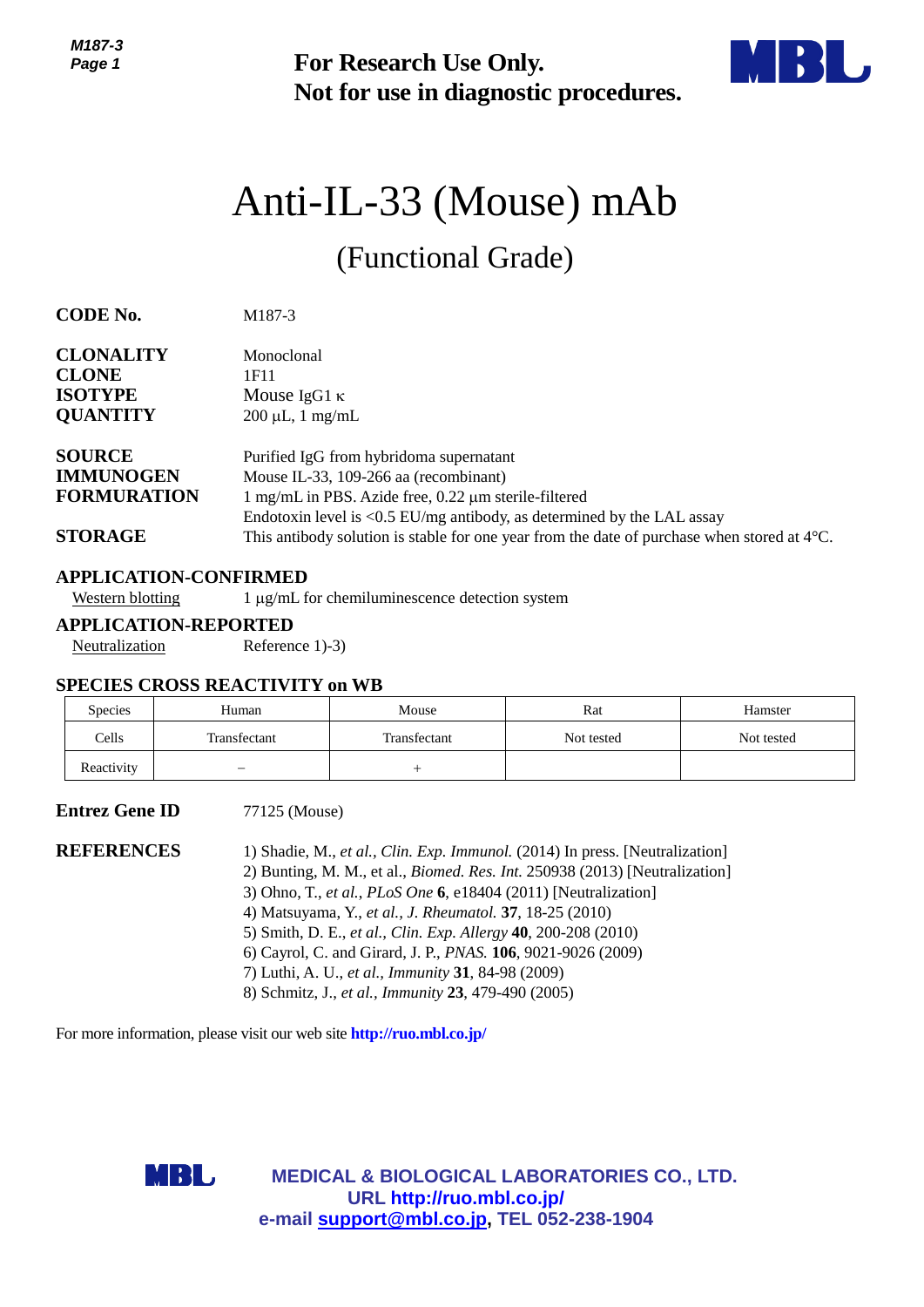# **RELATED PRODUCTS**

|                     | Functional grade antibodies                     |
|---------------------|-------------------------------------------------|
| M <sub>1</sub> 87-3 | Anti-IL-33 (Mouse) mAb FG (1F11)                |
| M188-3              | Anti-IL-33 (Mouse) mAb FG (2C7)                 |
|                     | D266-3M2 Anti-Mincle (Mouse) mAb FG (1B6)       |
|                     | D292-3M2 Anti-Mincle (Mouse) mAb FG (4A9)       |
|                     | M080-3M2 Rat IgG1 (isotype control) FG (1H5)    |
|                     | M075-3M2 Mouse IgG1 (isotype control) FG (2E12) |
|                     | M076-3M2 Mouse IgG2a (isotype control) FG (6H3) |

#### Purified antibodies

| M <sub>161</sub> -3 | Anti-IL-33 (Mouse) mAb (4G4)        |
|---------------------|-------------------------------------|
| M138-3              | Anti-IL-33 (Human) mAb (5H1)        |
| PM033               | Anti-IL-33 (Human) pAb (polyclonal) |
| $D065-3$            | Anti-ST2 (Human) mAb (HB12)         |
| D <sub>066</sub> -3 | Anti-ST2 (Human) mAb (FB9)          |
| $D067-3$            | Anti-ST2 (Human) mAb (2A5)          |
| D <sub>067-4</sub>  | Anti-ST2 (Human) mAb-FITC (2A5)     |
| $D067-5$            | Anti-ST2 (Human) mAb-PE (2A5)       |
|                     |                                     |

#### ELISA Kits

| 7650 | Human IL-33 Cytokine domain Detection Kit |
|------|-------------------------------------------|
| 5332 | Ab-Match ASSEMBLY mouse IL-33 ELISA       |
| 7638 | ST2 ELISA kit                             |

#### Recombinant Proteins

| B006-10<br>Recombinant Mouse IL-33 |  |
|------------------------------------|--|
|------------------------------------|--|

B005-10 [Recombinant Human IL-33](http://ruo.mbl.co.jp/dtl/P/B005-10/)

# $rac{\text{Other}}{8455}$

MaxBlot 1&2